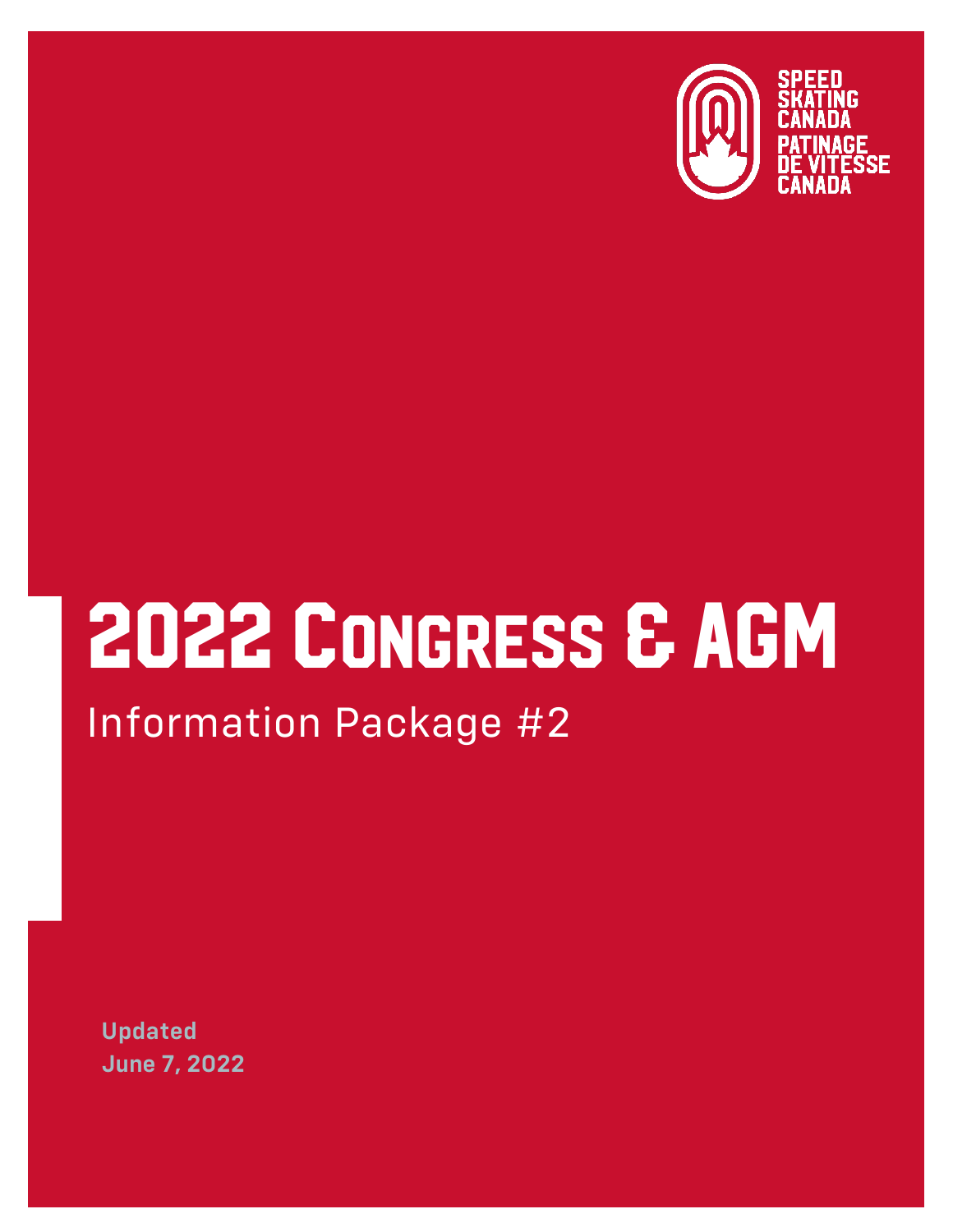# **Logistics Hotel**

#### [Travelodge Hotel & Convention Centre](https://www.wyndhamhotels.com/en-ca/travelodge/quebec-city-quebec/travelodge-by-wyndham-hotel-and-convention-centre-quebec-city/overview) 3125 Hochelaga Blvd

Quebec City, Quebec G1W 2P9

- A block of rooms has been reserved at the Travelodge. The group rate is \$119 per night.
- SSC will cover the costs for <u>one room</u> per PTSO for three nights. Additional rooms or nights will be the responsibility of the PTSO or delegate.

## **Local Transportation**

- Located approximately 10 minutes from the Jean Lesage International Airport (YQB)
- Free parking is available on-site for delegates arriving by car
- Free shuttle service will be organized to/from the hotel for the President's Welcome Reception (Thursday) and the Host Reception (Friday)

### **Registration**

• Delegates can register and pick up their meeting packages at the Registration Desk located in the Frontenac Room between 12:00pm and 2:00m on Thursday, June 16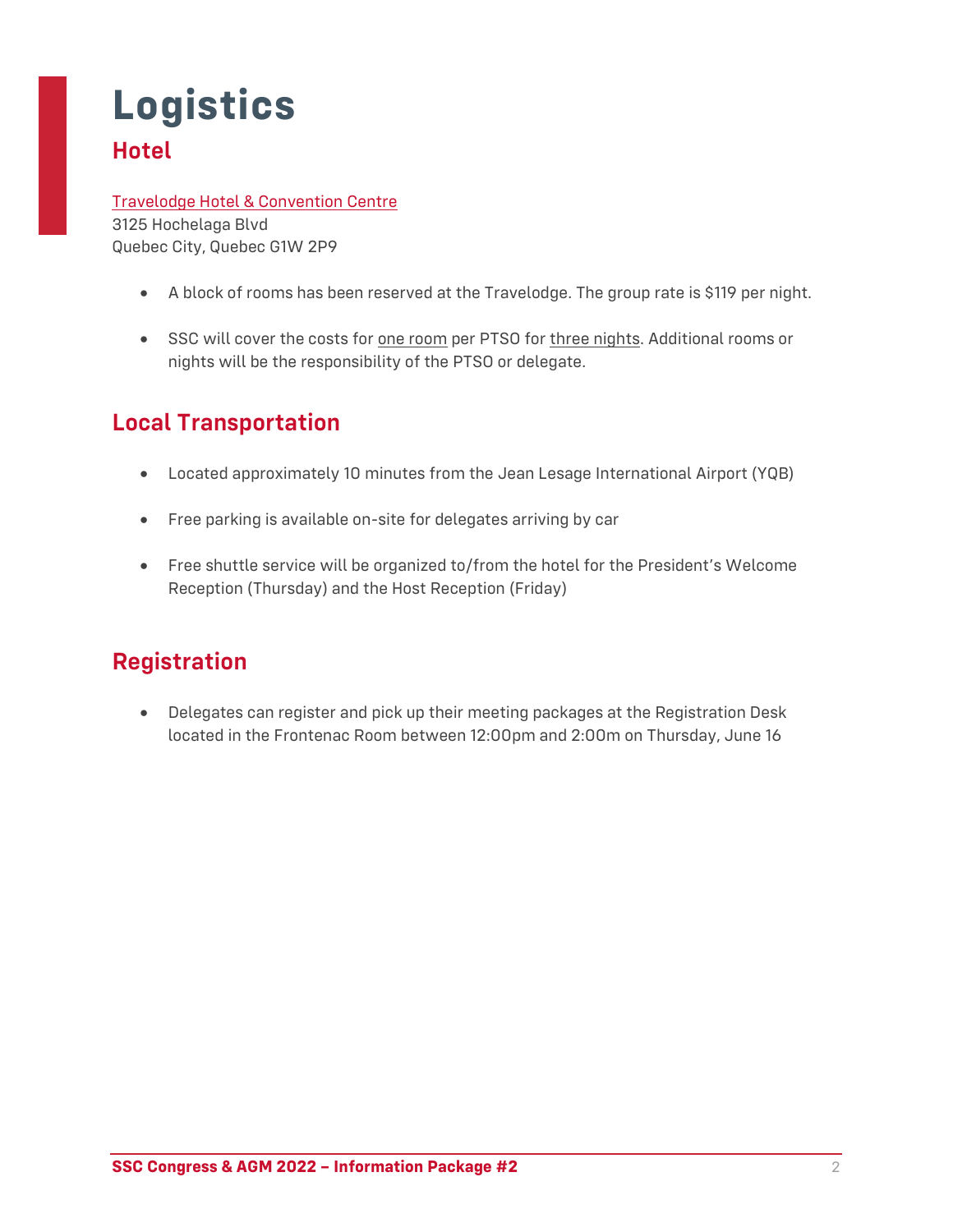# **Full Schedule**

| Thursday, June 16                                                                               | Friday, June 17                                                                                     | <b>Saturday, June 18</b>                                                                         |
|-------------------------------------------------------------------------------------------------|-----------------------------------------------------------------------------------------------------|--------------------------------------------------------------------------------------------------|
| $8:00am - 9:00am$<br><b>Breakfast</b>                                                           | $8:00am - 9:00am$<br><b>Breakfast</b>                                                               | $8:00am - 9:00am$<br><b>Breakfast</b>                                                            |
|                                                                                                 | $9:00$ am - 10:15am<br>Workshop<br>(2018-23 Strategic Plan Update)                                  |                                                                                                  |
| $9:00am - 2:00pm$<br><b>SSC Board Meeting</b>                                                   | $10:15am - 10:45am$<br><b>Morning Break</b>                                                         | $9:00am - 12:00pm$<br><b>Annual General Meeting</b>                                              |
|                                                                                                 | 10:45am - 11:45am<br>Workshop<br>(Athlete Pathway)                                                  |                                                                                                  |
|                                                                                                 | $11:45am - 12:45pm$<br>Lunch                                                                        | $12:00 \text{pm} - 1:00 \text{pm}$<br>Lunch                                                      |
|                                                                                                 | 12:45pm - 2:00pm<br>Workshop<br>(Strategic Plan 1)                                                  | $1:00 \text{pm} - 2:00 \text{pm}$<br>Workshop<br>(Safe Sport and EDI)                            |
| $2:00$ pm - $3:00$ pm<br><b>PTSO Representatives Meeting</b>                                    | $2:00$ pm - $2:30$ pm<br>Afternoon Break                                                            | $2:00$ pm - $2:30$ pm<br>Afternoon Break                                                         |
| $3:00 \text{pm} - 4:00 \text{pm}$<br><b>SSC Board / PTSO Presidents</b><br>Meeting              | $2:30 \text{pm} - 4:00 \text{pm}$<br>Workshop<br>(Strategic Plan 2)                                 | $2:30 \text{pm} - 4:00 \text{pm}$<br>Workshop<br>(Strategic Plan 3)                              |
| 4:00pm - 6:00pm<br>Free Time                                                                    | $4:00 \text{pm} - 5:30 \text{pm}$<br>Free Time                                                      | 4:00pm - 6:00pm<br>Free Time                                                                     |
| <b>6:00pm</b> Shuttle Service                                                                   | 5:30pm Shuttle Service                                                                              |                                                                                                  |
| $6:30 \text{pm} - 9:30 \text{pm}$<br>President's Welcome Reception<br><b>Manoir Montmorency</b> | $6:00 \text{pm} - 9:00 \text{pm}$<br><b>FPVQ Host Reception</b><br>Centre de glace Intact Assurance | $6:00 \text{pm} - 11:00 \text{pm}$<br><b>Olympic Celebration Gala</b><br><b>Travelodge Hotel</b> |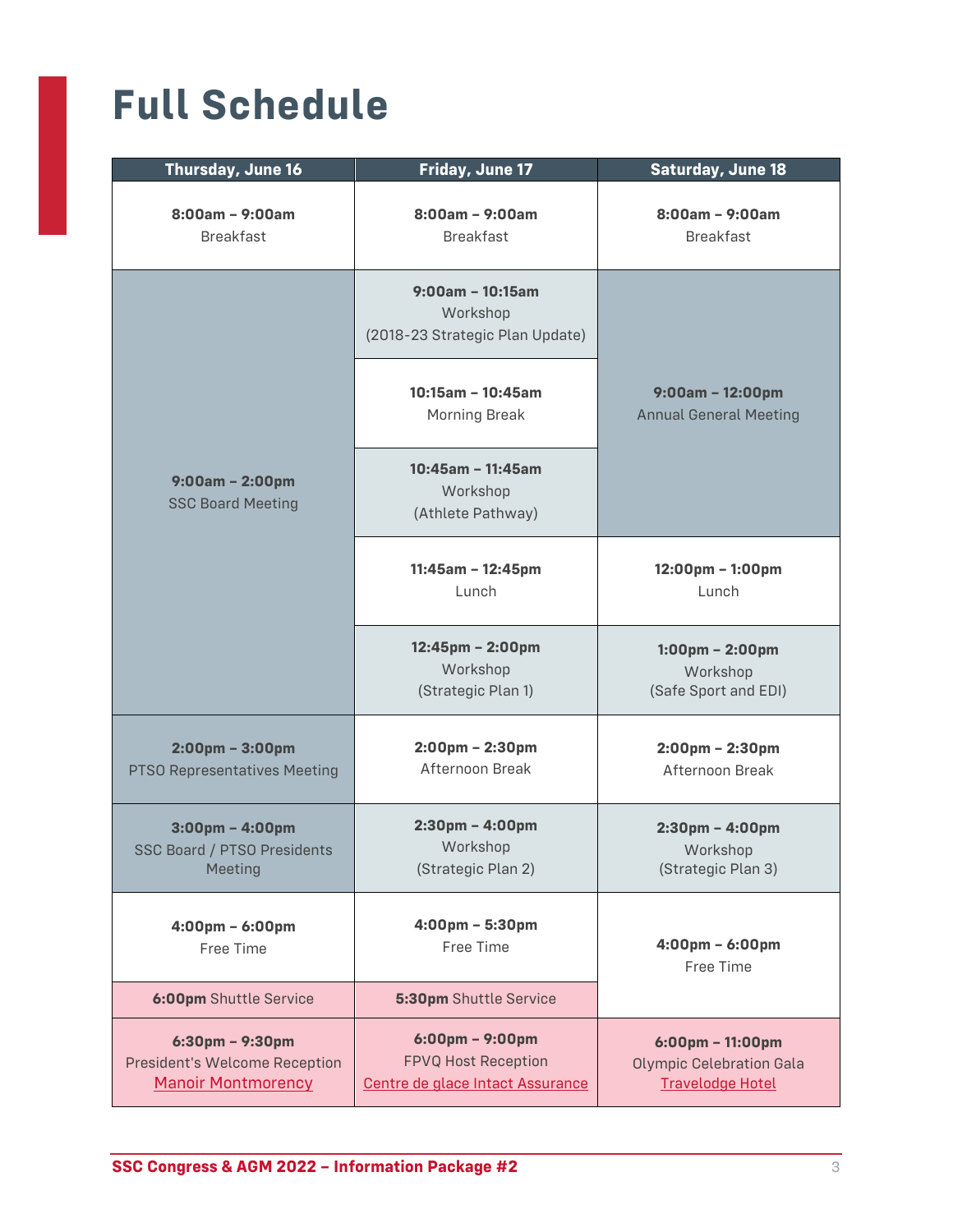# **Daily Schedule**

# **Thursday, June 16**

| <b>Time</b>                        | <b>Session</b>                           | Location                  |
|------------------------------------|------------------------------------------|---------------------------|
| $8:00$ am - 9:00am                 | <b>Breakfast</b>                         | Hotel (Les Voutes)        |
| $9:00am - 2:00pm$                  | <b>SSC Board Meeting</b>                 | Hotel (Laurier)           |
| $12:00 \text{pm} - 2:00 \text{pm}$ | <b>Registration Desk Open</b>            | Hotel (Lobby)             |
| $2:00 \text{pm} - 3:00 \text{pm}$  | <b>PTSO Representative Meeting</b>       | Hotel (Beaupre)           |
| $3:00$ pm - 4:00pm                 | <b>SSC Board/PTSO Presidents Meeting</b> | Hotel (Henry IV)          |
| 4:00pm - 6:00pm                    | Free Time                                |                           |
| 6:00 <sub>pm</sub>                 | <b>Transportation to Social Activity</b> |                           |
| 6:30pm - 9:30pm                    | <b>President's Welcome Reception</b>     | <b>Manoir Montmorency</b> |

### **Friday, June 17**

| <b>Time</b>                       | <b>Session</b>                           | <b>Location</b>                  |
|-----------------------------------|------------------------------------------|----------------------------------|
| $8:00$ am - 9:00am                | <b>Breakfast</b>                         | Hotel (Les Voutes)               |
| $9:00$ am - 10:15am               | 2018-2023 Strategic Plan Update          | Hotel (Montcalm/Champlain)       |
| 10:15am - 10:45am                 | <b>Morning Break</b>                     |                                  |
| 10:45am - 11:45am                 | Athlete Pathway Workshop                 | Hotel (Montcalm/Champlain)       |
| 11:45am - 12:45pm                 | Lunch                                    | Hotel (Les Voutes)               |
| 12:45pm - 2:00pm                  | <b>Strategic Planning Workshop 1</b>     | Hotel (Montcalm/Champlain)       |
| $2:00$ pm - $2:30$ pm             | Afternoon Break                          |                                  |
| 2:30pm - 4:00pm                   | <b>Strategic Planning Workshop 2</b>     | Hotel (Montcalm/Champlain)       |
| $4:00 \text{pm} - 5:30 \text{pm}$ | Free Time                                |                                  |
| 5:30pm                            | <b>Transportation to Social Activity</b> |                                  |
| $6:00 \text{pm} - 9:00 \text{pm}$ | <b>FPVQ Host Reception</b>               | Centre de glace Intact Assurance |

### **Saturday, June 18**

| <b>Time</b>                        | <b>Session</b>                       | <b>Notes</b>               |
|------------------------------------|--------------------------------------|----------------------------|
| $8:00$ am - 9:00am                 | <b>Breakfast</b>                     | Hotel (Les Voutes)         |
| $9:00$ am - 12:00pm                | <b>Formal AGM</b>                    | Hotel (Montcalm/Champlain) |
| 12:00pm - 1:00pm                   | Lunch                                | Hotel (Les Voutes)         |
| $1:00$ pm - $2:00$ pm              | Safe Sport and EDI Workshop          | Hotel (Montcalm/Champlain) |
| $2:00$ pm - $2:30$ pm              | Afternoon Break                      |                            |
| $2:30$ pm - $4:00$ pm              | <b>Strategic Planning Workshop 3</b> | Hotel (Montcalm/Champlain) |
| $4:00 \text{pm} - 6:00 \text{pm}$  | Free Time                            |                            |
| $6:00 \text{pm} - 11:00 \text{pm}$ | <b>Olympic Celebration Gala</b>      | Hotel (Montcalm/Champlain) |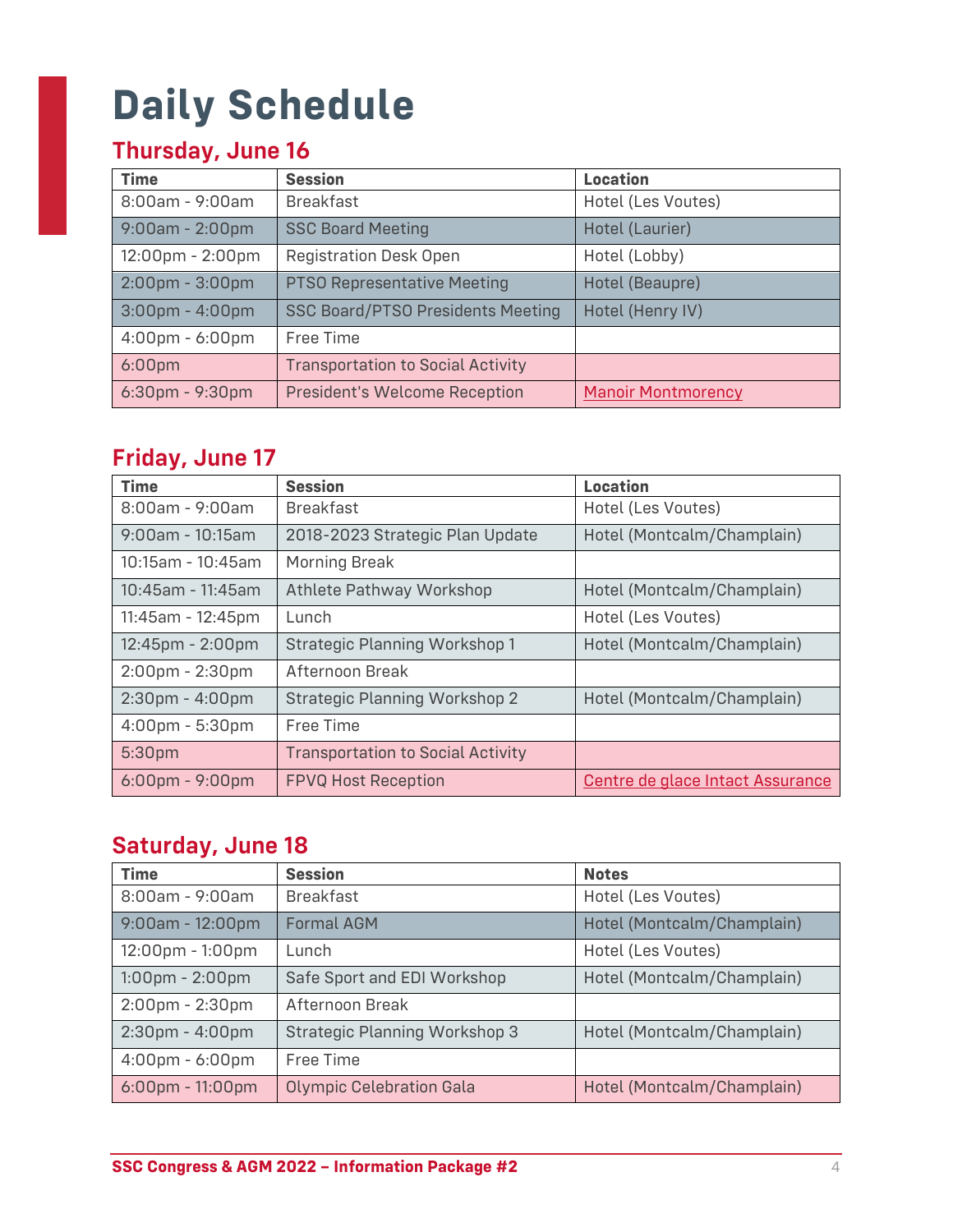# **Workshops**

Our time together at the 2022 Congress & AGM will be particularly important as we reconnect and begin planning for the future of our sport.

Facilitated workshops to kick-start development of our 2023-2027 Strategic Plan will play a key role in defining our work together for years to come. Delegates will have the opportunity to help shape our sport's mission, vision, values, priority areas and key initiatives through engaging discussions facilitated by Sheffe Consulting. Additional learning on the subjects of the athlete pathway, safe sport, and equity, diversity and inclusion will be available.

#### **2018-2023 Strategic Plan Update**

#### **Dress Code: Business Casual**

Friday, June 17 at 9:00am Hotel (Montcalm/Champlain)

This workshop will provide an overview of Speed Skating Canada's current Strategic Plan 2018- 2023 and outline the progress that has been made by the organizations in the Priority Areas of Sport Development, International Performance, Operational Effectiveness, Financial Health and System Alignment. The workshop will be facilitated by Susan Auch (Chief Executive Officer) and Sheffe Consulting.

#### **Pathway Project Update**

#### **Dress Code: Business Casual** Friday, June 17 at 10:45am

Hotel (Montcalm/Champlain)

This workshop will provide attendees with an update on Speed Skating Canada's Long Term Athlete Development (LTAD) Model, which has a renewed focus on a holistic approach to athlete and participant development. The group will showcase the revised Competition Pathway and identify the rationale for these alterations, while the Short Track High Performance Program will introduce the updated HP Bulletin structure for the coming season. The workshop will conclude with a future roadmap of Pathway Projects and highlight what's next for 2023. The workshop will be facilitated by Tyler Williamson Derraugh (Contractor, Sport Pathway).

#### **Strategic Planning 1: Mission, Vision, Values & Priority Areas**

#### **Dress Code: Business Casual** Friday, June 17 at 12:45pm Hotel (Montcalm/Champlain)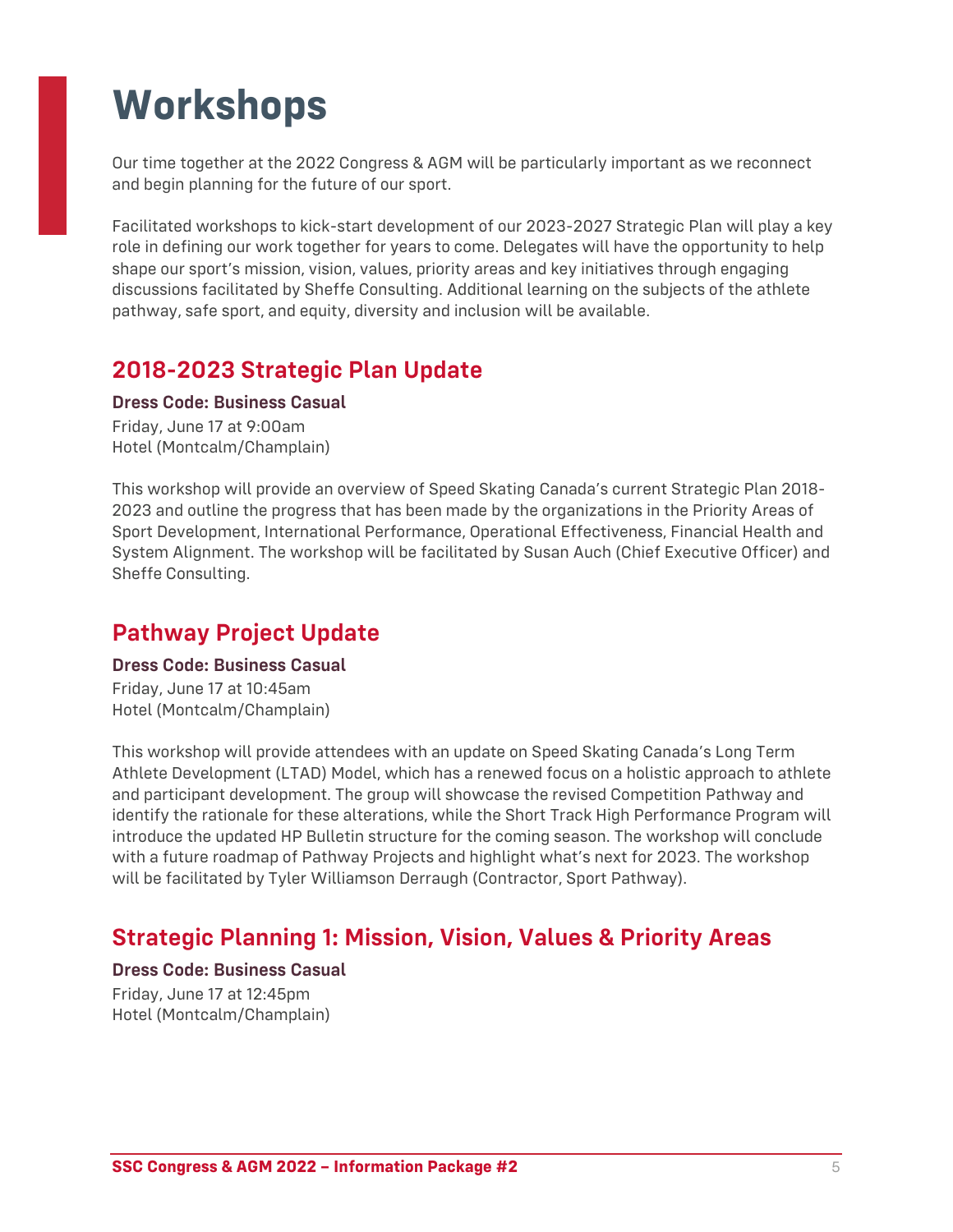This planning workshop for Speed Skating Canada's 2024-2027 Strategic Plan will allow attendees to review and provide feedback on the organization's revised Mission & Vision. Attendees will also take part in exercises to identify Values and offer input on drafting defining statements for those values. The workshop will be facilitated by Sheffe Consulting.

### **Strategic Planning 2: Priority Areas & Goals**

**Dress Code: Business Casual** Friday, June 17 at 2:30pm Hotel (Montcalm/Champlain)

This planning workshop for Speed Skating Canada's 2024-2027 Strategic Plan will allow attendees to provide valuable input on the draft Goals identified to help achieve success in the Priority Areas of Participation, Pathway and Performance. The workshop will be facilitated by Sheffe Consulting.

#### **Introduction to Safe Sport & Equity, Diversity and Inclusion**

#### **Dress Code: Business Casual**

Saturday, June 18 at 1:00pm Hotel (Montcalm/Champlain)

This workshop will include a general introduction to Safe Sport, Diversity, Equity and Inclusion and an overview of the current work Speed Skating Canada is conducting within those areas to help provide a positive environment for all participants. The session will also allow for interaction and discussion between attendees, with the goal of helping SSC better understand the type of support it could provide members. The workshop will be facilitated by Alexandra Proulx (Coordinator, Safe Sport and Inclusion).

#### **Strategic Planning 3: Where We Play**

#### **Dress Code: Business Casual**

Saturday, June 18 at 2:30pm Hotel (Montcalm/Champlain)

This planning workshop for Speed Skating Canada's 2024-2027 Strategic Plan will be centered around identifying and discussing the jurisdiction and role of various stakeholder groups within the Canadian speed skating community and how each of those stakeholders can support the delivery of this new Strategic Plan. The workshop will be facilitated by Sheffe Consulting.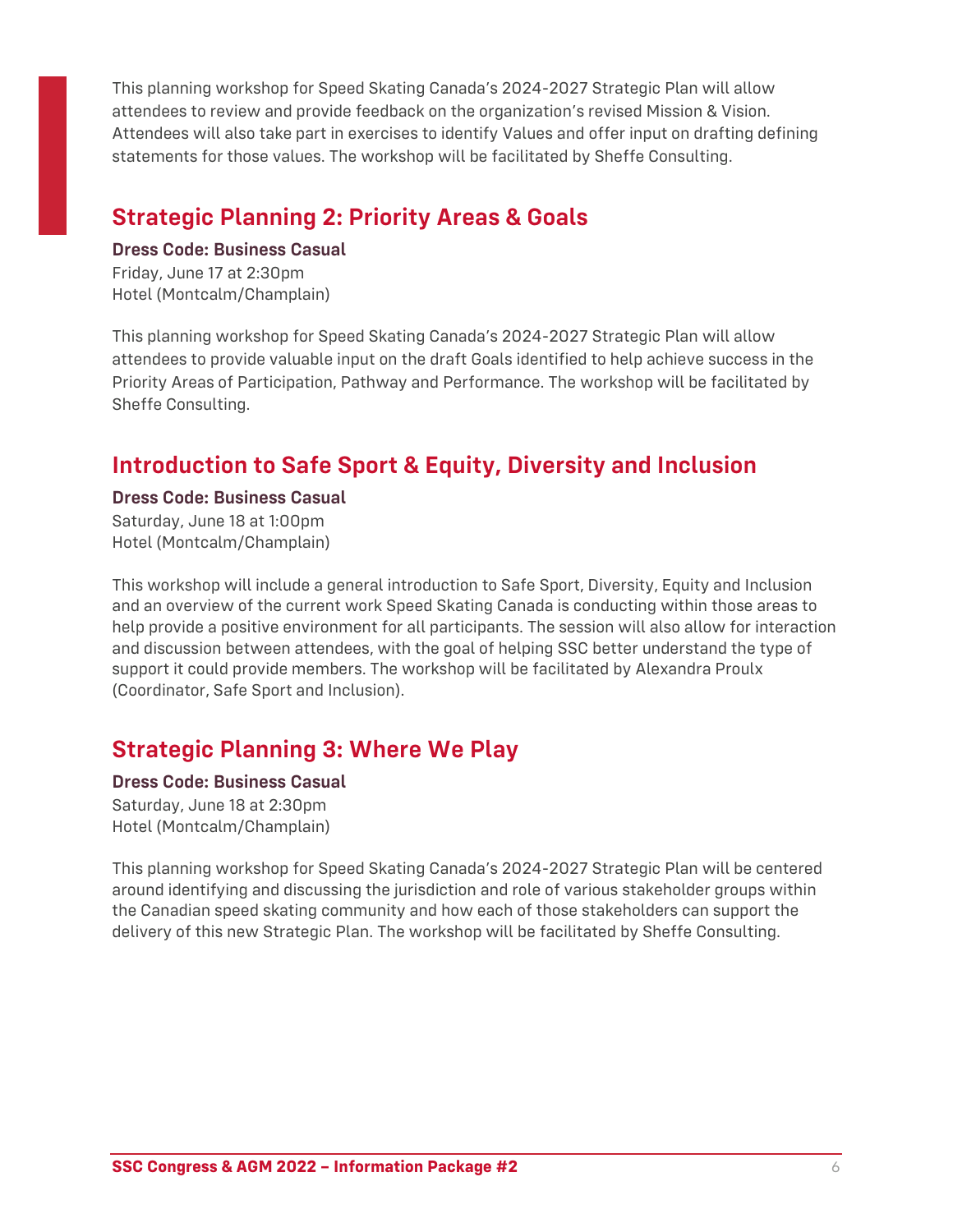# **Social Events**

Attendees of the 2022 Congress & AGM will have the opportunity to reconnect in a social setting and celebrate some of our sport's recent successes, including the opening of the all new Centre de glace Intact Assurance and the inspiring performances of our national team athletes at the 2022 Beijing Olympic Winter Games.

#### **President's Welcome Reception**

**Dress Code: Business Formal** Thursday, June 16 at 6:30pm [Manoir Montmorency](https://www.sepaq.com/destinations/parc-chute-montmorency/groupes/)

Join Speed Skating Canada's President Blair Carbert as he hosts the Canadian speed skating community in-person for the first time since the start of the COVID-19 pandemic. The event will feature hors d'oeuvres and a cash bar (2 free drink tickets per person). Transportation between the hotel and venue will be provided.

#### **FPVQ Host Reception**

**Dress Code: Casual** Friday, June 17 at 6:00pm [Centre de glace Intact Assurance](https://www.centredeglaces.ca/)

Hosted by the Fédération de patinage de vitesse du Québec, this evening social will provide attendees the opportunity to visit and lace up their skates at the all new Centre de glace Intact Assurance. The event will feature hors d'oeuvres and a cash bar (2 free drink tickets per person). Transportation between the hotel and venue will be provided.

#### **Olympic Celebration Gala**

**Dress Code: Formal** Friday, June 17 at 1:30pm [Travelodge Hotel](https://www.wyndhamhotels.com/en-ca/travelodge/quebec-city-quebec/travelodge-by-wyndham-hotel-and-convention-centre-quebec-city/overview) (Montcalm/Champlain Room)

Join us as we celebrate the incredible accomplishments of our Olympians – athletes, coaches, support staff and officials – who represented our sport and country with pride in Beijing. The Gala will feature a cocktail reception (2 drink tickets per person), buffet dinner and cash bar.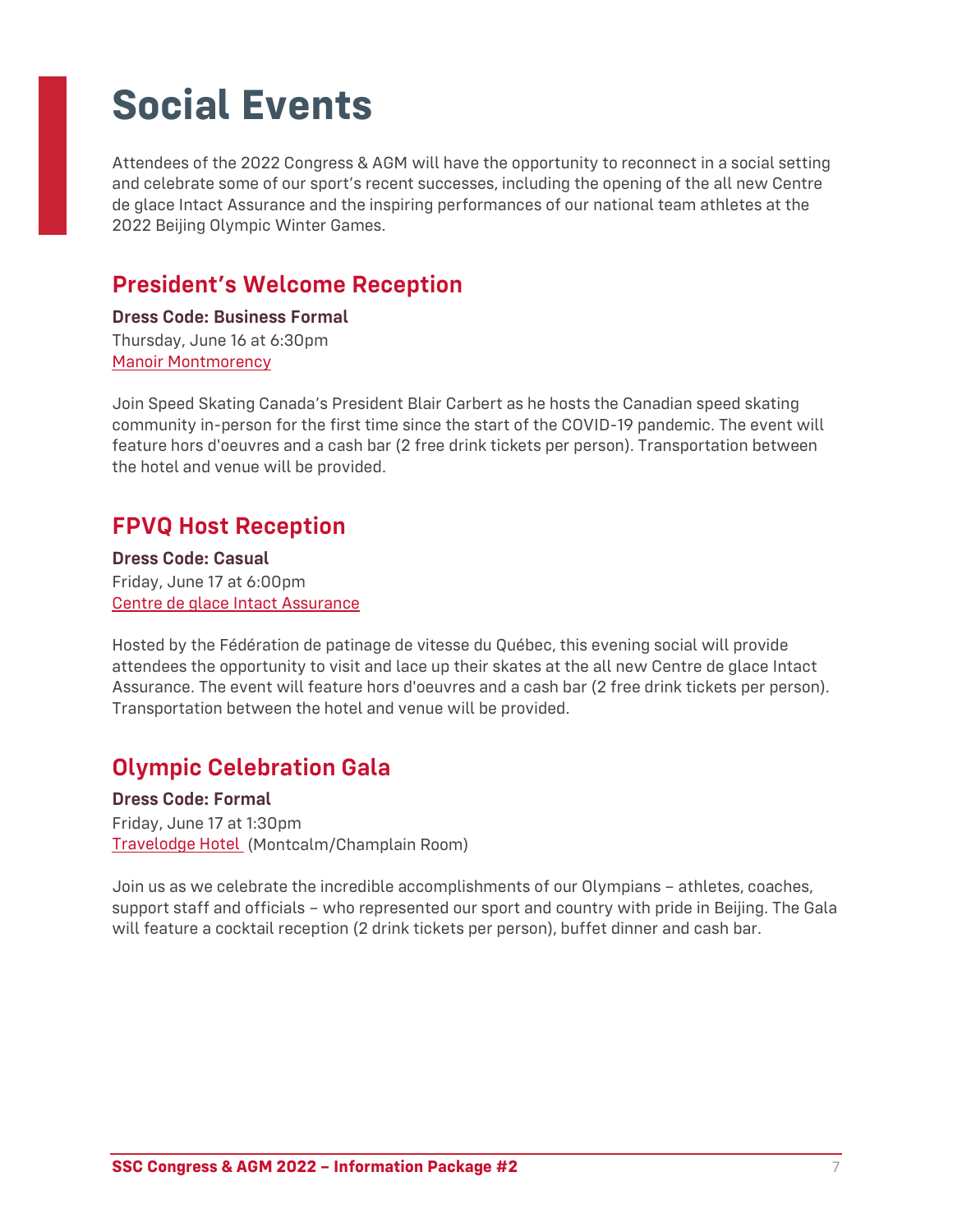# **Annual General Meeting**

### **Formal Annual General Meeting**

#### **Dress Code: Business Casual**

Saturday, June 18 at 9:00am ET Hotel (Montcalm/Champlain)

Notes: Delegates are required to sign in prior to the start of the meeting

#### **Delegates**

Voting delegates under Regulations A3-400, A3-401, 402, 403, 404 and 405, and as per Speed Skating Canada's Bylaws (Article IV para 22), are as follows.

| <b>SSC MEMBER</b>                  | # OF MEMBERS | <b>AGM VOTES</b> |
|------------------------------------|--------------|------------------|
| <b>ALBERTA</b>                     | 923          | $\overline{4}$   |
| <b>BRITISH COLUMBIA</b>            | 1422         | 5                |
| <b>MANITOBA</b>                    | 315          | 3                |
| <b>NEW BRUINSWICK</b>              | 359          | 3                |
| <b>NEWFOUNDLAND &amp; LABRADOR</b> | $N/A^*$      | $\Omega$         |
| <b>NORTHWEST TERRITORIES</b>       | 156          | $\overline{2}$   |
| NOVA SCOTIA                        | 518          | $\overline{4}$   |
| <b>NUNAVUT</b>                     | 57           | $\overline{2}$   |
| <b>ONTARIO</b>                     | 1533         | 6                |
| PRINCE EDWARD ISLAND               | 83           | $\overline{2}$   |
| QUÉBEC                             | 5509         | 13               |
| SASKATCHEWAN                       | 353          | 3                |
| <b>YUKON</b>                       | 58           | $\overline{2}$   |
| ATHLETE REPRESENTATIVES            | N/A          | 2                |
| <b>TOTAL</b>                       | 11286        | 51               |

\* Membership information for this PTSO was not received by the deadline required for voting at the 2022 AGM